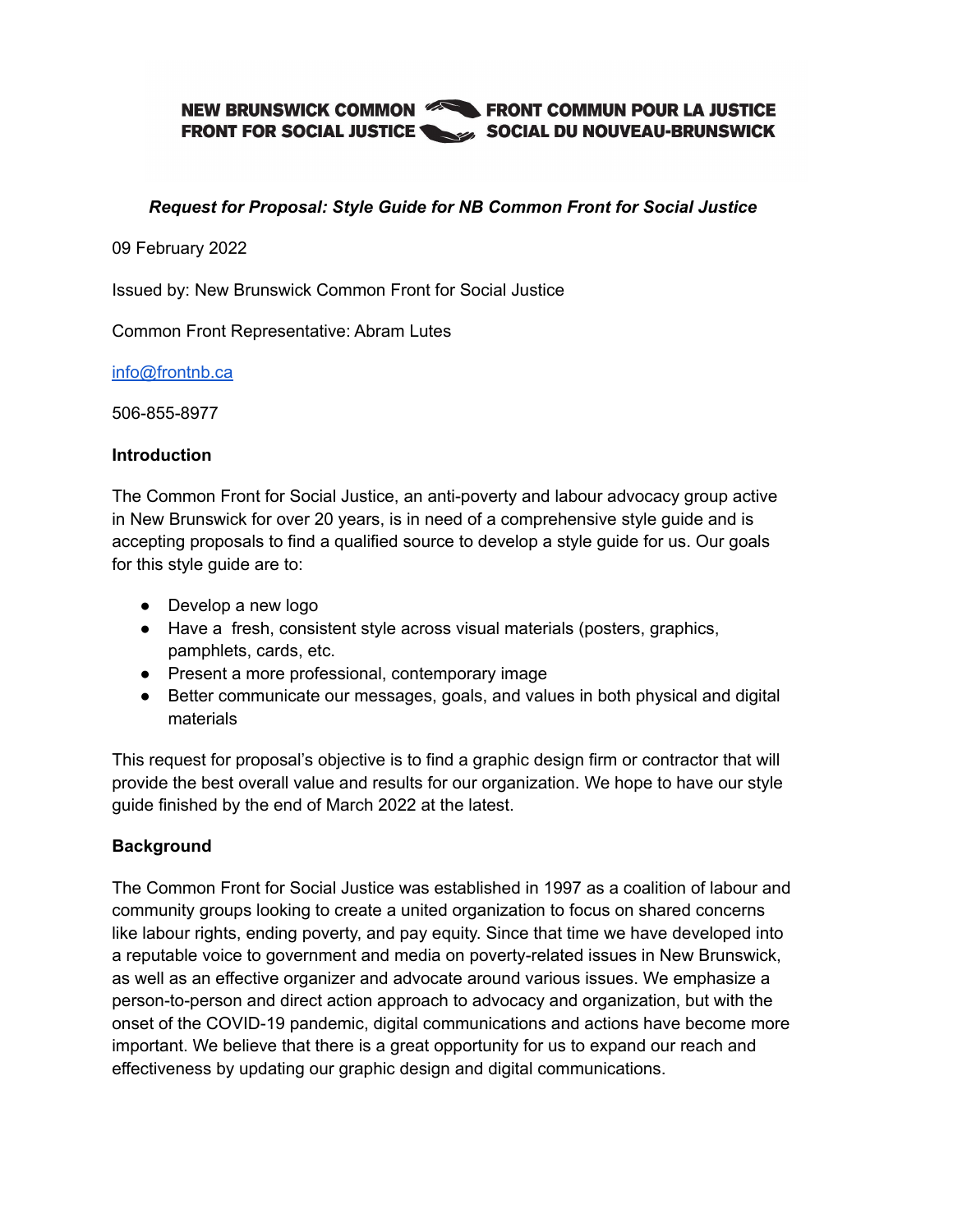### **Project description**

We would like a style guide that is comprehensive and applicable to all of our communications efforts. This should include:

- A new logo for the Common Front
- A suite of colours, fonts, and design templates which communicate our organization's values and messaging
- A suite of digital assets and templates consistent with our style that can be used for social media (Facebook, Twitter, Instagram, etc.), email newsletter, and website

We would like to employ a graphic design firm or contractor who has worked with or is interested in working with organizations with an advocacy and social justice orientation.

### **Proposal submission guidelines**

Your proposal should include the following:

- Executive summary
- Background information about your business
- Note why we should choose your business over other vendors
- Note relevant experience that would help you deliver our project
- Proposed services or deliverables
- Pricing
- Note fixed price for the project with an itemized costing. Also, note the number of hours you expect the project to take.
- References and the name and contact details of at least two previous clients
- Any terms and conditions for working with you

Please submit your proposal by email in .pdf or .docx format to [info@frontnb.ca](mailto:info@frontnb.ca).

### **Selection criteria**

The Common Front will evaluate the proposals based on the following criteria:

- Responsiveness to the requirements outlined in this RFP
- Relevant past experience and performance
- Samples of your work
- Testimonials from past clients
- Quoted cost of the project

Common Front reserves the right to award the contract to the vendor that represents the best value to the organization, as determined by the Common Front.